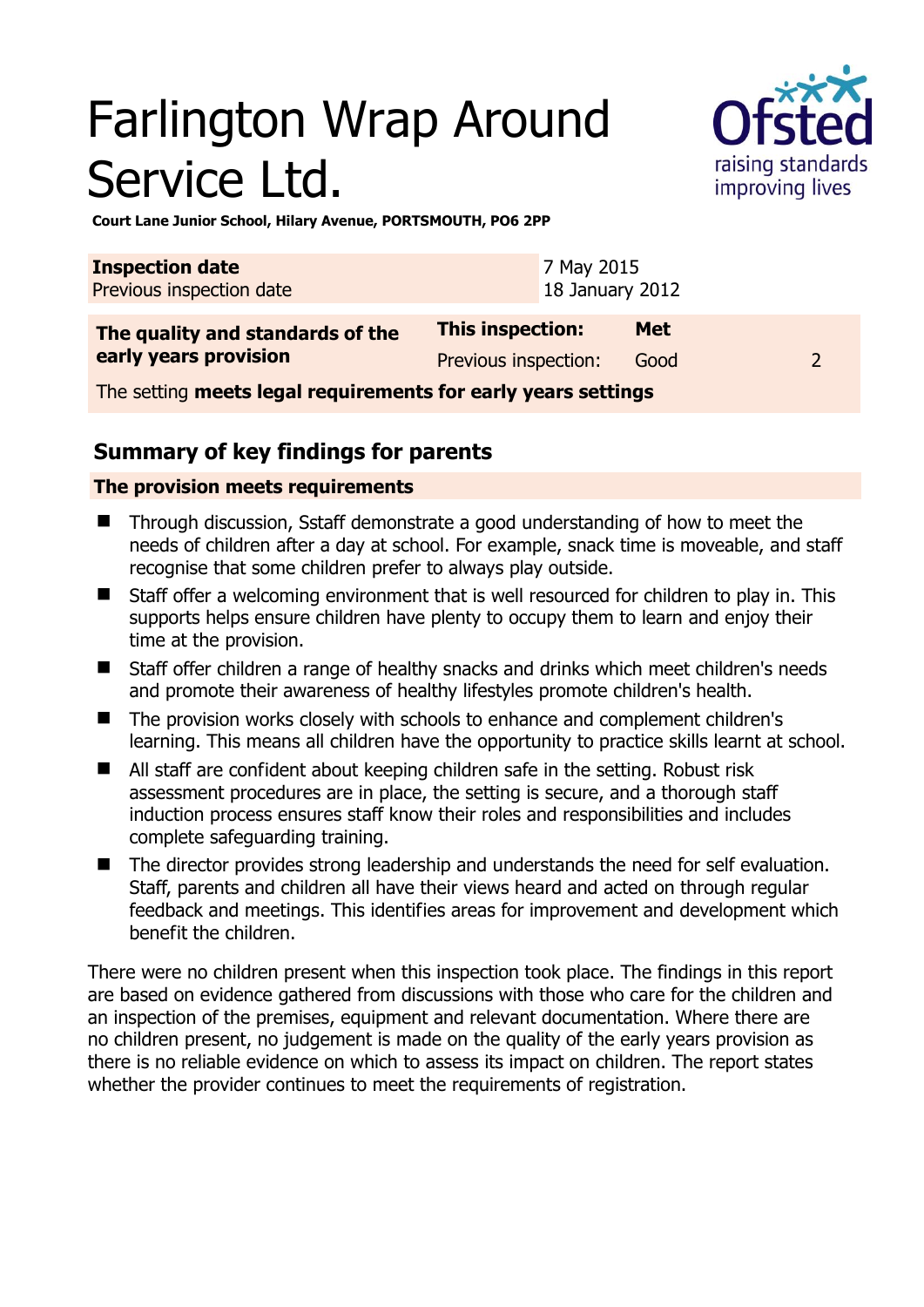#### **Inspection activities**

- The inspector toured the premises and spoke to staff.
- The inspector had a discussion with the manager and director.
- **n** The inspector sampled documentation.

### **Inspector**

Emma Dean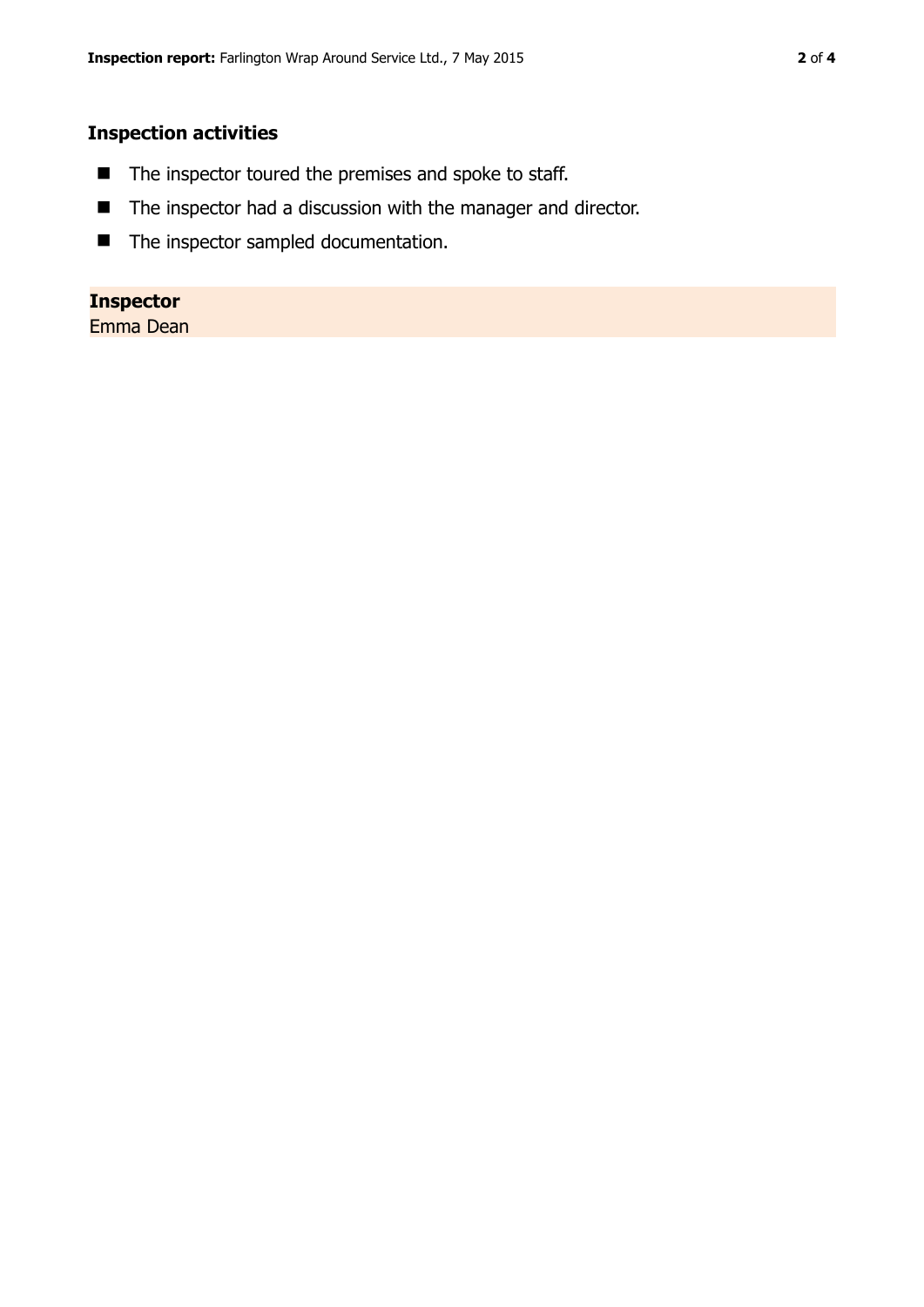## **Setting details**

| Unique reference number       | EY313675                           |  |
|-------------------------------|------------------------------------|--|
| <b>Local authority</b>        | Portsmouth                         |  |
| <b>Inspection number</b>      | 834388                             |  |
| <b>Type of provision</b>      | Out of school provision            |  |
| <b>Registration category</b>  | Childcare - Non-Domestic           |  |
| <b>Age range of children</b>  | $3 - 8$                            |  |
| <b>Total number of places</b> | 40                                 |  |
| Number of children on roll    | 7                                  |  |
| <b>Name of provider</b>       | Farlington Wrap-Around Service Ltd |  |
| Date of previous inspection   | 18 January 2012                    |  |
| <b>Telephone number</b>       | 07986285282                        |  |

Farlington Wrap Around Service registered in 2005, and operates from Court Lane Junior School in Hampshire. The provision is open term time only, five days a week, except bank holidays. Sessions are from 7.30am to 8.40am, and from 3.20pm to 6pm. The provision is registered on the Early Years Register and on the compulsory and voluntary parts of the Childcare Register. There are nine staff in total who work directly with the children, six of whom hold at least a level 3 qualification. There were no early years children present on the day of the inspection.

This inspection was carried out by Ofsted under sections 49 and 50 of the Childcare Act 2006 on the quality and standards of provision that is registered on the Early Years Register. The registered person must ensure that this provision complies with the statutory framework for children's learning, development and care, known as the Early Years Foundation Stage.

Any complaints about the inspection or the report should be made following the procedures set out in the guidance 'Complaints procedure: raising concerns and making complaints about Ofsted', which is available from Ofsted's website: www.gov.uk/government/organisations/ofsted. If you would like Ofsted to send you a copy of the guidance, please telephone 0300 123 4234, or email enquiries@ofsted.gov.uk.